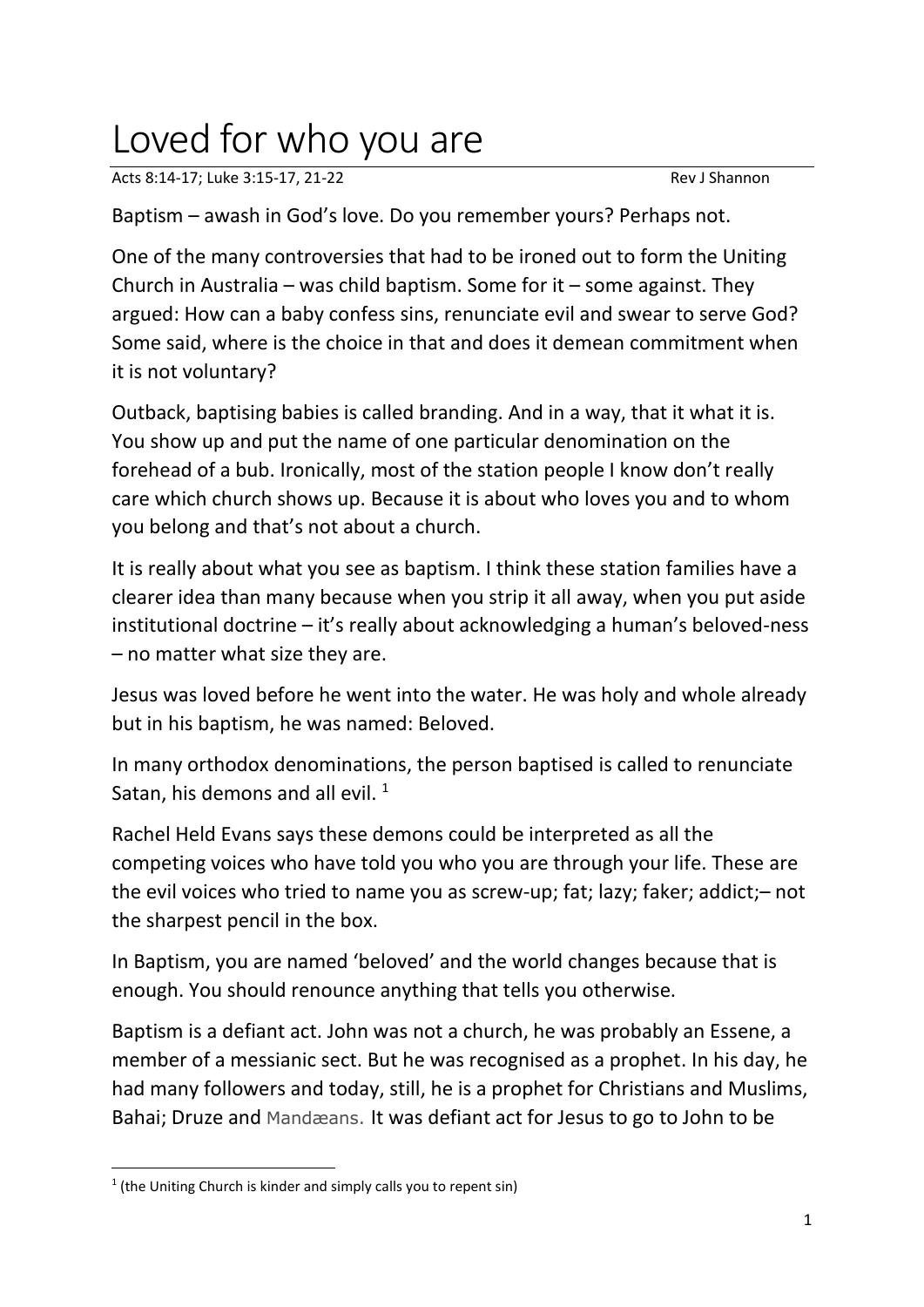immersed. To give himself over. It broke away from the expected and the norm.

As you know, Jewish tradition says before any significant religious ceremony, one would have a ritual bath: a Mikvah. Designed to wash away impurities. <sup>2</sup> But we are only Baptised once because you can only be born once.

I say, owning your own story is the Mikvah that prepares you for Baptism. How can we wash away all the things the world has tried to name us if we don't acknowledge the good and the bad of our own stories?

I have said it to you before and I will say it again, standing before the Probus group and talking honestly about my life was terrifying. It is not a perfect life. It is harder to stand before ourselves and speak truth than it is to stand before God and yet, the former is essential for the latter.

Like an alcoholic, we have to confess the total story to own it and be empowered by it. Because that is love. You love your child just as much or even more when they are wounded. So God loves you – but how can you feel it if you won't let yourself say it? If you can't acknowledge the totality of your life as God sees it?

There is a baptism of fire  $-$  and that's called life. It isn't always pretty but it is loved.

And that's where next week's readings begin to make sense. Each person with their own gifts. Each gift different.

Our baptism is the erasure of 'less-than' and is all about unique, but at one with the One – named 'beloved'. And that is enough.

Brenè Brown once talked about when she was broken, when she broke down – she joined a church as part of her healing. But she said, she joined for all the wrong reasons. She thought the church would be like a spinal block, an anaesthesia that would smother her pain but instead, she found it was like a midwife who said, I know it hurts but I'm here with you. Push.

My baptism was a subdued affair. A trickle of water in a small chapel and a morning tea with colleagues. I knew what I was signing in a contractual way but *now* when I think of it, I like to imagine it more like the running water we

<sup>2</sup> Merimbula has been give one heck of a bath this week.